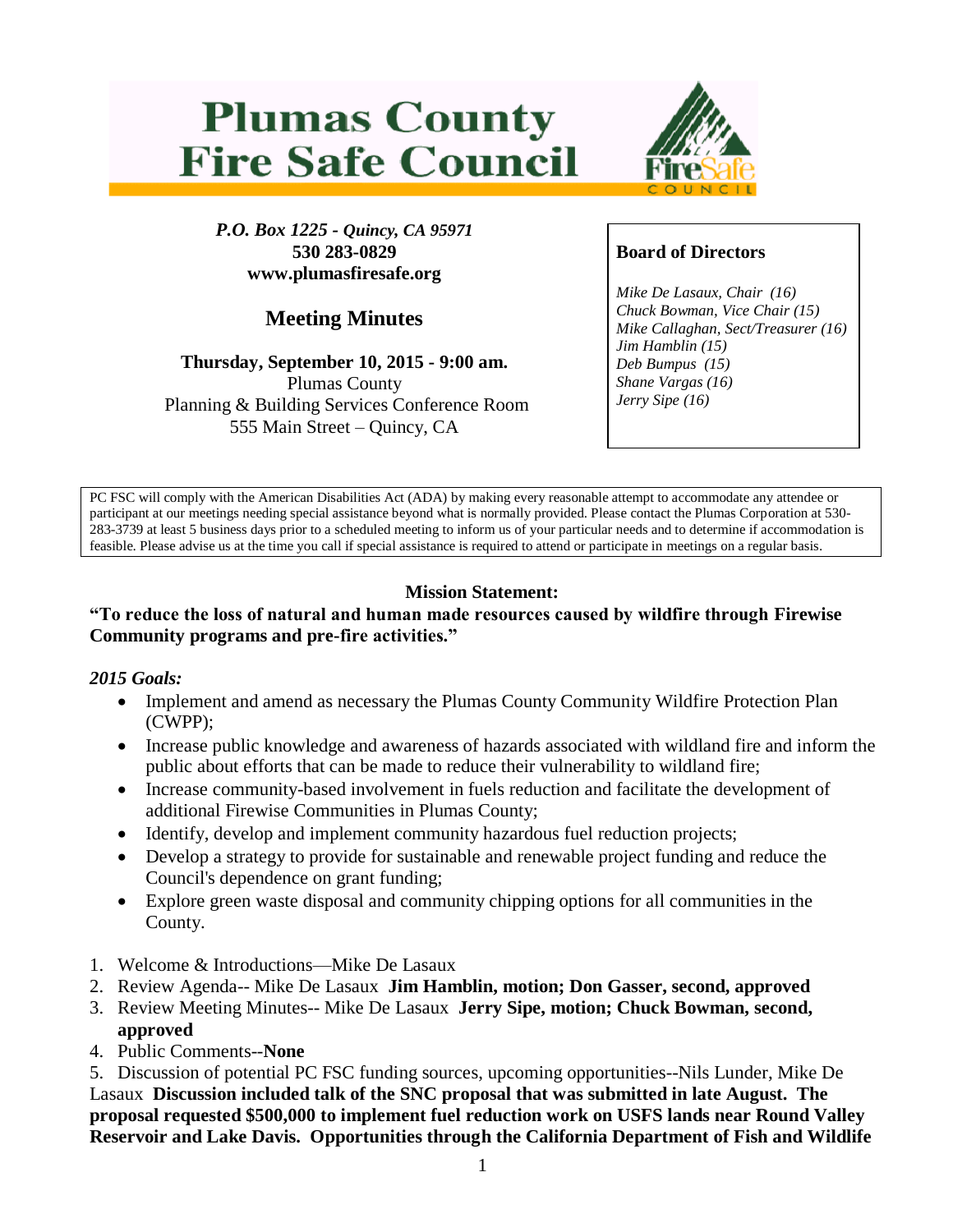**as well as the Wildlife Conservation Board are available, but the PC FSC was not in a position to develop proposals for those funding sources due to a limited capacity and the short lead time between the release of the grant guidelines and the due date for completed proposals.**

- 6. Status update of Current Grants– Nils Lunder
	- A. PC FSC 10-7 –Stevens 2010- In-kind, C Road-- **C-Road project was held up by a lengthy landowner contract process. A pre-bid tour will occur on September 14. The project will treat approximately 9 acres.**
	- B. PC FSC 11-3- PC FSC Council Coordination 2015–2016-- **This funding covers the ongoing efforts of the Council coordinator. Nils has developed a proposal for the Council in order to request additional funds to facilitate the efforts of the Council and will submit the proposal to the PC BOS as soon as final edits are made by the Board, proposals are due September 15.**
	- C. PC FSC 11-2 –Stevens 2011– 200 acres of Soper-Wheeler lands in 3 areas **Nils provided an update to the group on the Soper projects. Near Lee Summit mastication will occur when the operator will be available, the Dyer Tree Farm property (near Mt. Hough Ranger District) will be treated in 2016 as a portion of the Highway 70 project.**
	- D. PC FSC 11-4 RAC Cutler Meadow/La Porte Rd II HFR (partial) 75 acres **This project is awaiting a Decision Memo. Nils organized a productive meeting between members of the Council (Coordinator, Forester) and members of the USFS (District Ranger, Deputy District Ranger, and Fuels) to discuss this process and to look ahead a future projects in an attempt to identify ways of making the process more effective and efficient.**
	- E. PC FSC 12-3 SNC Prop 84 La Porte Rd. II HFR- 172 Acres **Grant has been extended by the Sierra Nevada Conservancy in order to allow for the burning of additional piles. Once piles have been burned the grant will be closed.**
	- F. PC FSC 12-1 –Stevens 2012 698 acres of Soper-Wheeler, GL&W, & BNRR lands **Nils provided an update on Soper (East Quincy property will be masticated this fall when the operator is available); Graeagle Land and Water will possibly use the funds to chip biomass and offset the cost of hauling materials to Honey Lake Power; Nils hopes to perform outreach to landowners along the East Shore of Lake Almanor along the Burlington Northern Rail Road in October.**
	- G. PC FSC 14-1 Stevens 2014 -West Quincy Highway 70 HFR 65 acres **PC FSC Forester has met with landowners, forester is in the process of laying out the project. They will be developing NEPA materials this fall/winter and the goal is to implement in late 2016/2017.**
	- H. PC FSC 13-4 RAC Crescent Grade II. HFR-68 acres **Project has been completed and any remaining funds will be used to develop additional projects in the Indian Valley area**.
	- I. PC FSC 13-5 RAC Collaborative Forest Landscape Restoration Project **The new name of the group is the Feather River Stewardship Coalition. The August meeting occurred in Quincy and the September meeting occurred in Portola. A mission, Vision and charter are being finalized. The group submitted a proposal to the Sierra Nevada Conservancy. The funds would be used to implement previously planned fuel reduction projects on public lands in Plumas County.**
	- J. PC FSC 13-3 RAC Senior/Disabled Defensible Space Assistance **The first round of projects as been completed, the contract with High Sierra Fire has been extended in order to accommodate any latecomers to the process. 48 properties were treated in 2015 and approximately 2/3 of those were repeat clients; approximately \$55,000 remains for future treatments.**
	- K. PC FSC 13-2– Greenhorn CSD -Firewise Communities USA & CWPP Development **Nils has scheduled a meeting with members of the community, with the fire chief and other**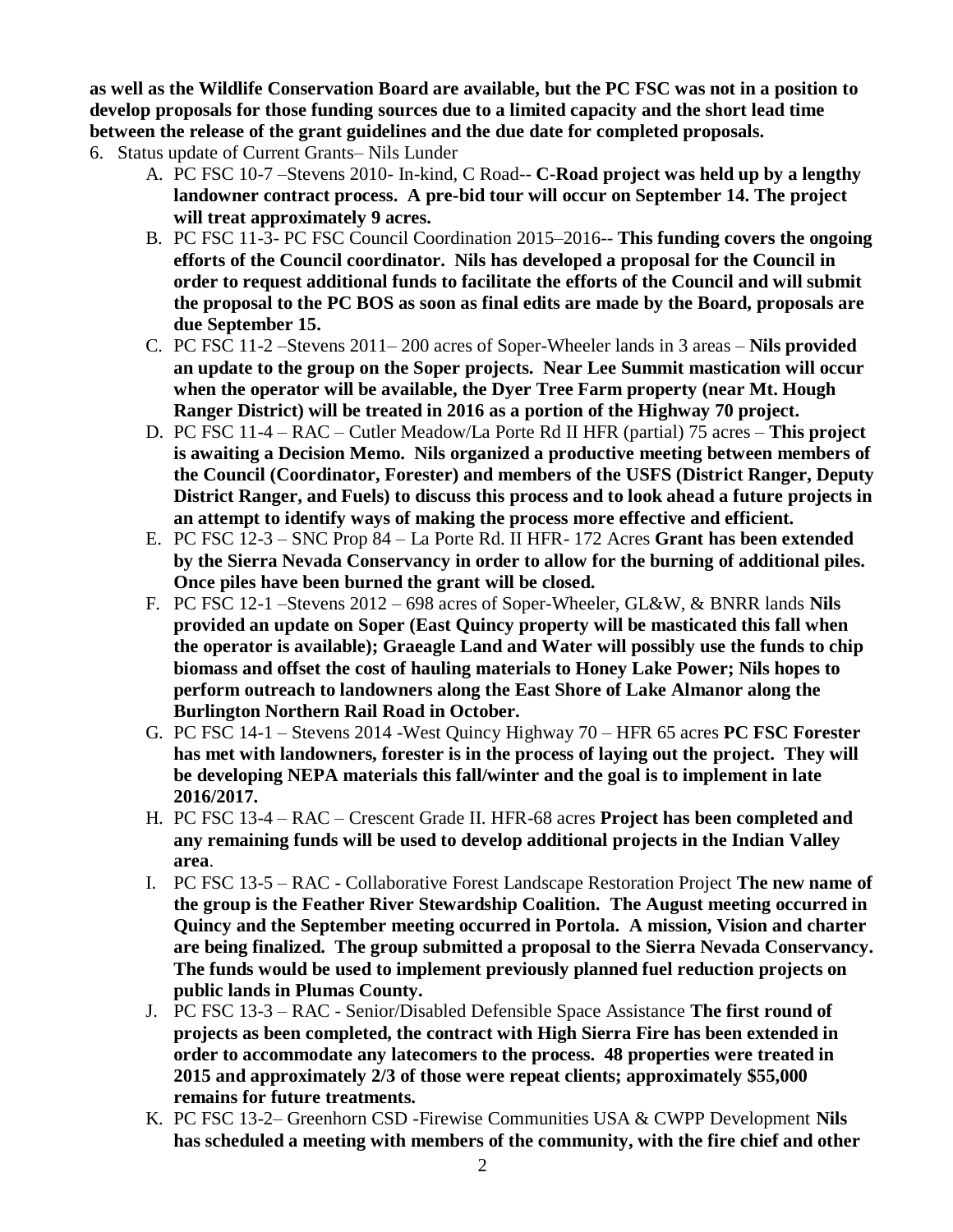**partners to discuss next steps for this process. That meeting will take place on September 10th .**

- L. PC FSC 13-6 Title III Senior/Disabled Defensible Space Assistance –Coordinator **These funds are nearly expended. The Council will be developing a proposal to the Title III funds that will be available this fall. The goal is to seek sufficient funds to run the program for 2 years. Nils and Mike McCourt worked together to complete the application.**
- M. PC FSC 13-7—SRA funded American Valley Project**—~100 acres have been assessed, the RPF will develop a phase 1 that will be implemented in 2016. All other interested landowners will be placed into the phase 2 of the project and will received treatment in late 2016/spring 2017. This fall the RPF will work to develop the Negative Declaration documents in order to complete CEQA for the entire project.**

#### **New Business**

- 1. Discussion and action regarding the PC FSC policy on the prioritization check list for future HFR projects in the region—Mike De Lasaux **The group reviewed the updated list and then decided to table the discussion until Mike Callagahan returned.**
- 2. Discussion and action regarding landowner implementation of HFR work on their lands; developing a policy to allow landowners to perform their own HFR work and get compensated to do so—Nils Lunder, Mike De Lasaux **Plumas Corporation has no interest in allowing landowners to perform work on their own land using grant funds, the liability and tax implications of such activities expose them to risk. CAL FIRE does not have a favorable feeling about this either. Claude Sanders recommended that if this were a path that the PC FSC chose to pursue, that the CAL FIRE CFIP program could provide the group with a working template on how to do so. Only one landowner in the American Valley Project is a Licensed Timber Operator, if that person chooses to place a bid on the entire project, and if he is awarded the contract, then he can be paid to treat his land. If this is a barrier to his involvement in the project, then perhaps the NRCS is a better option for that landowner.**

#### **Updates**

- 1. Plumas County OES update- **Sue McCourt and the OES have finished their map book that contains 17 maps for Plumas County communities. A total of 75 of these have been distributed thus far. All maps are available on line and are also available with Avenza PDF maps. Sue has participated in an open house hosted by the C-Road community and the Eastern Plumas Fire District. She also has been working with Butterfly Valley where they are developing evacuation maps and plans, the community is pursuing becoming Firewise and a Firewise assessment is being planned for mid-October.**
- 2. Plumas County green waste disposal update-**Plumas County is encouraging residents to bring non woody greenwaste to the Feather River Disposal transfer station in East Quincy. They are subsidizing disposal there and on Tuesdays and Saturdays users can dispose of appropriate greenwaste for ½ price (\$5/yard).**
- 3. CAL FIRE Update-**Greenhouse Gas Proposals are still being reviewed in Sacramento. Funds for the program for the 2015/2016 have been pulled from the budget. SRA funds will be available for projects and proposals will be accepted in January.**